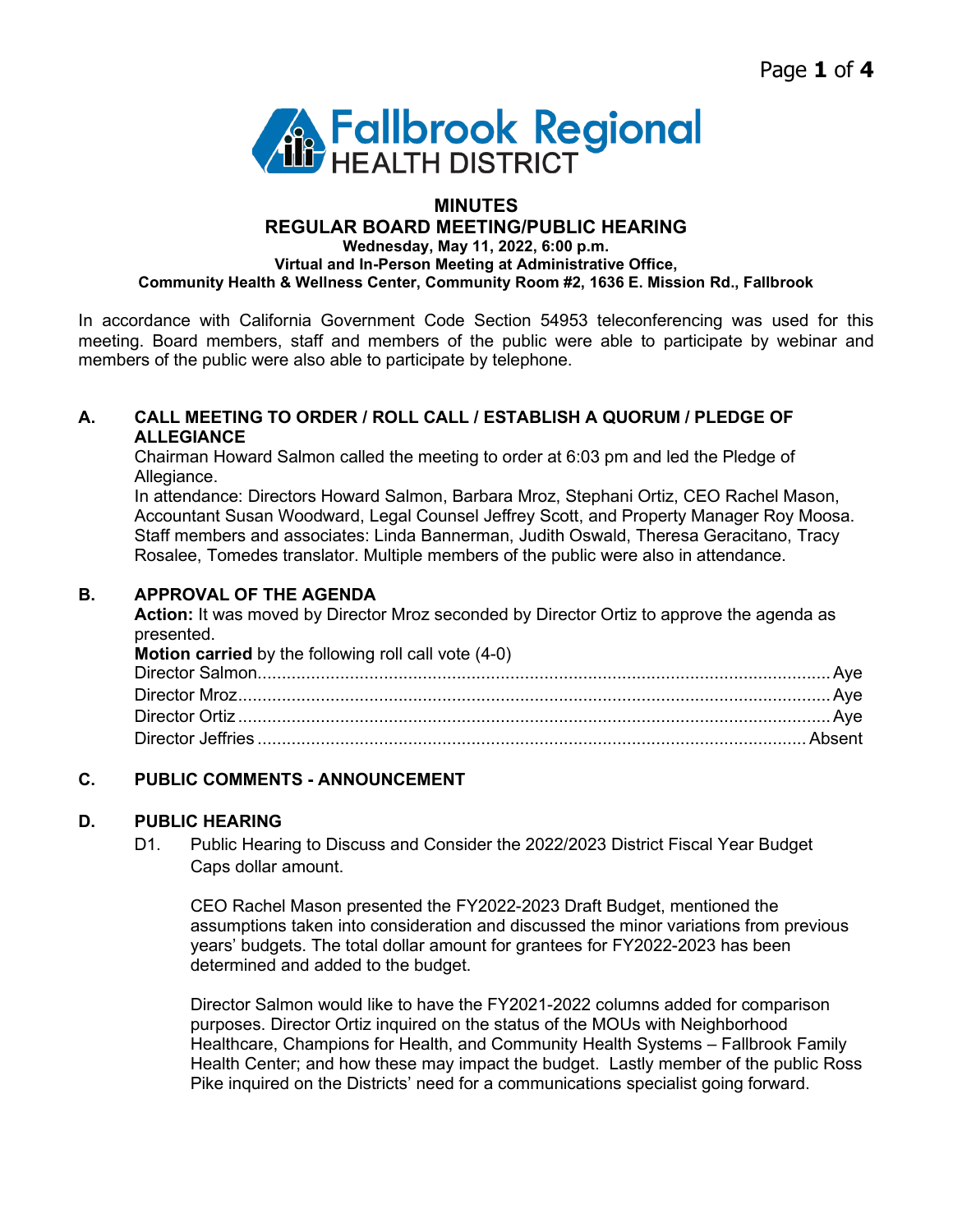### **E. CONSENT ITEMS**

- E1. Approval of February 2022 Financial Statements
- E2. Minutes of April 6, 2022 Finance Committee Meeting
- E3. Minutes of April 13, 2022 Regular Board Meeting
- E4. Minutes of April 20, 2022 Strategic Planning Committee Meeting
- E5. Minutes of April 25, 2022 Special Board Meeting
- E6. Consideration of Resolution 446 Re-Ratifying the State of Emergency and Re-Authorizing Remote Teleconference Meetings No member of the Board asked to pull a consent item for further discussion.

**Action:** It was moved by Director Mroz, seconded by Director Ortiz to approve the Consent Items as presented.

**Motion carried** by the following roll call vote (4-0)

# **F. REPORTS/POSSIBLE ACTION**

- F1. Finance Committee Directors Jeffries and Mroz Director Mroz indicated there was no Finance meeting for this month, therefore the recommendation that the draft budget be forwarded to the June 11<sup>th</sup> Regular Board meeting will not be put forward.
- F2. Strategic Planning Committee Directors Jeffries and Salmon CEO Rachel Mason provided summary of committee meeting which focused on the plan for grant reviews and scoring. The committee discussed the concept of pursuing different avenues of service such as MOUs with Neighborhood Healthcare, Champions for Health, and Community Health Systems – Fallbrook Family Health Center.
- F3. Facilities Committee Directors Mroz and Ortiz Director Mroz indicated there was no Facilities meeting held this month. The district continues to work with Taylor Design. Property Manager Roy Moosa indicates there are no substantial updates.
- F4. Gov't and Public Engagement Committee Directors Salmon and Ortiz Director Ortiz and Director Salmon will meet with Rachel to discuss how this committee will move forward. Wellness Center Administrator Theresa Geracitano shared public engagement metrics and successes: The Mental Health First Aider training had very positive outcomes with 30 people signed up for the upcoming training. The first fully Spanish CPR training was offered and those who joined expressed appreciation for the Spanish offering. The Health Screening that was held had a positive impact on someone's life, as dangerous levels of glucose were identified in a client, and he was referred to appropriate medical care. As far as metrics, there was a 35% increase to visits to the Wellness Center and the top performing social media posts pertain to Diabetes and Diabetes Awareness.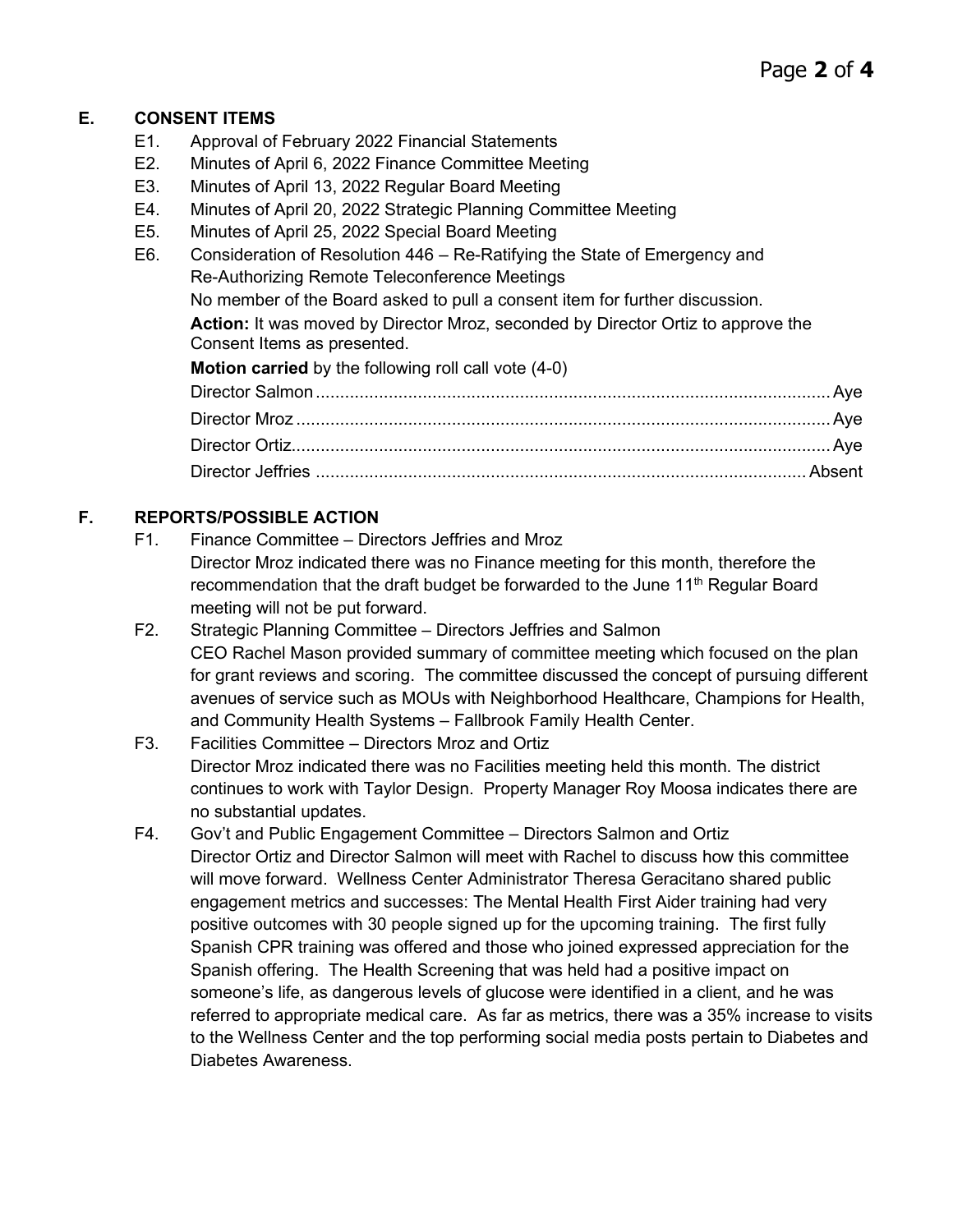- F5. Chief Executive Officer Rachel Mason
	- CEO Rachel Mason informed on the COVID-PCR weekly testing being offered at the Community Health & Wellness Center (CHWC). Shared that CA Department of Public Health shipped at-home rapid tests that will be distributed to local agricultural growers. Michael Martin from CEMech met with CEO for initial conversation on mini split air units in a few of the classrooms at the CHWC, these classrooms will probably remain outside the phases of construction in the immediate future. Regarding the Community Health Contracts, all awardees have been communicated with, CEO thanked the Board for the wonderful handling of this new grant funding cycle. As an update on Finance matters, CPA Susan Woodward and CEO Rachel Mason met with new auditing firm. Lastly San Diego County American Rescue Plan Act application has been received and the district is applying for \$96,000 for COVID testing outreach and vaccination. The Supervisors' office was very gracious and acknowledged the efforts of the district over the last couple of years.
- F6. General Counsel Jeffrey Scott

Legal Counsel Jeffrey Scott provided summary updates on Healthcare bills of interest: AB1859 – Mental Health services bill, that would require health insurances to offer mental health coverage. Referred to Appropriations Committee.

AB1894 – Originally was a bill regarding Designated public hospital financing advisory group, but that bill has been gutted and turned into a new bill regulating Marijuana packaging.

AB1993 – Employment COVID-19 vaccination requirements, would require employers to show proof of vaccination. Referred to Labor & Employment and Judiciary committees. AB2123 – Bringing Healthcare into Communities Act of 2023. Creating a program administered by the Department of Housing. Under this bill a health professional would be eligible for a grant for up to 5 years to be used for mortgage payments for a permanent residence in a health professional shortage area.

AB2449 – Allows for teleconferencing, without complying with specific requirements of The Brown Act. A quorum would have to be in person at a singular location within the district.

#### **G. COMMENTS BY MEMBERS OF THE PUBLIC ON ITEMS NOT ON THE AGENDA** No Comments.

#### **H. BOARD MEMBER COMMENTS & ITEMS FOR SUBSEQUENT MEETINGS**

H1. Other Director/Staff discussion items

Director Ortiz would like to note that the district continues seeking candidates for the open Board Seat from Zone 3. There will be a special meeting held on May  $27<sup>th</sup>$  @ 5:30pm to interview interested candidates.

- H1a. Item(s) for future board agendas
- H1b. Announcements of upcoming events:
	- See the District website event calendar at <https://www.fallbrookhealth.org/community-health-wellness-center>
	- Gov't and Public Engagement Committee meeting 4<sup>th</sup> Wednesday, **May 25**, 5:30pm, Virtual Meeting
	- **Finance Committee meeting** Thursday, **May 26**, 5:30pm, Virtual Meeting
	- **Special meeting** Friday, **May 27**, 5:30pm, Hybrid Meeting
	- **Memorial Day** Office Closed Monday, **May 30**